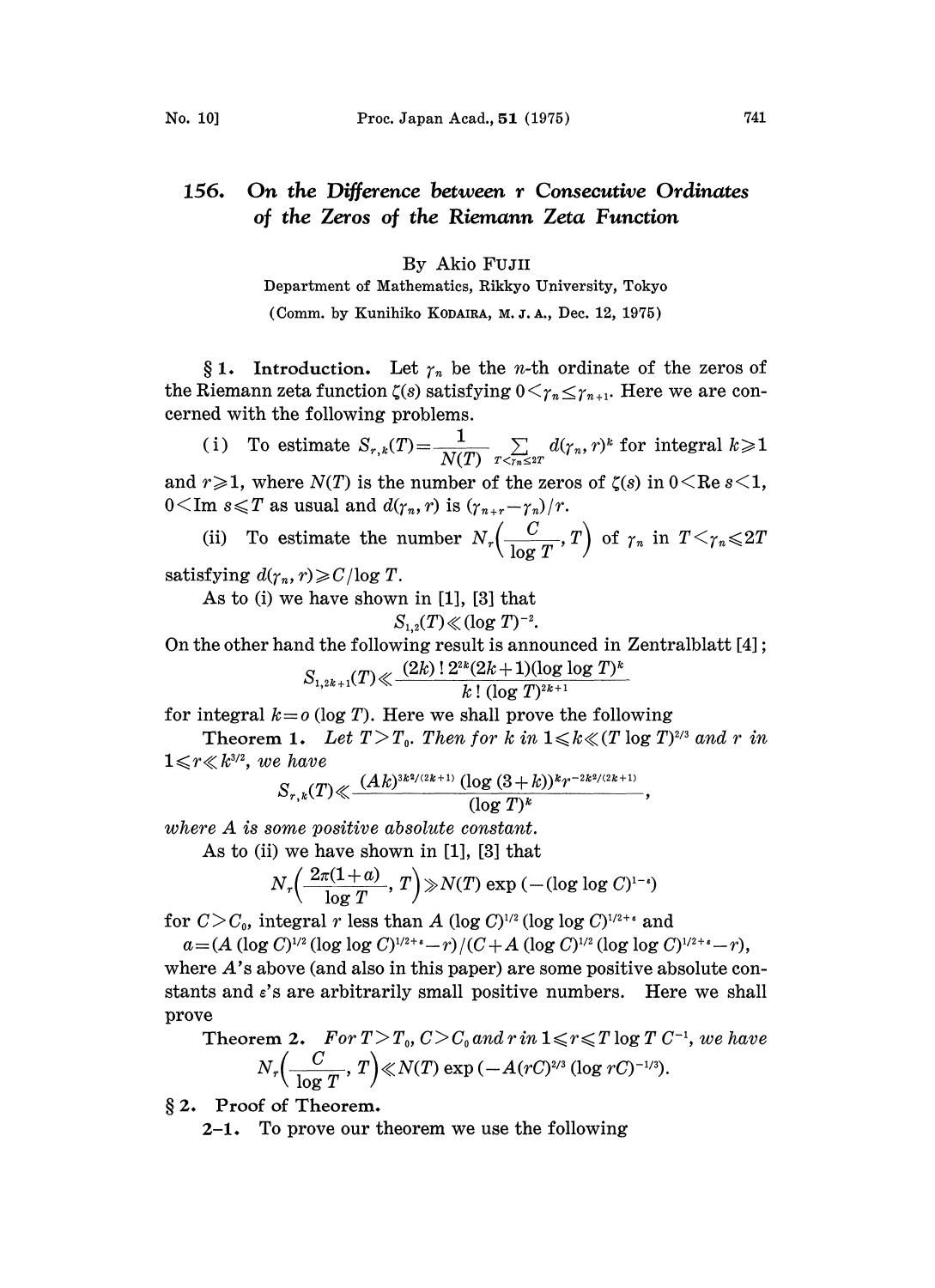Lemma 1.

$$
\int_{T}^{2T} (S(t+h)-S(t))^{2k} dt = \frac{(2k)!}{(2\pi)^{2k}k!} T (\log (3+h \log T))^k
$$
  
+ O((Ak)^{4k}T (\log (3+h \log T))^{k-1/2})

uniformly for positive h, integral  $k\geqslant 1$  and  $T>T_0$ , where we put  $S(t) = \frac{1}{\pi} \arg \zeta(1/2 + it)$  as usual.

(Cf. Main Theorem in [2].)

2-2. For convenience we put

$$
S_{r,l}(h,T) = \frac{1}{N(T)} \sum_{\substack{T \leq r_n \leq 2T \\ d(r_n,r) \geq h}} d(\gamma_n,r)^l
$$

for positive h and integral  $l \geq 1$ . Using Lemma 1 we shall prove first

**Lemma 2.** For any integral  $l \ge 1$ , integral  $k \ge 1$ ,  $T > T_0$ , positive  $h\gg(\log T)^{-1}$  and integral r in  $1\leq r\leq T/h$ , we have<br> $\alpha$   $(h, \pi)$   $\ll$   $(Ak)^{4k}B(k, l)^{-1}(\log(3+rh))$ 

$$
S_{r,l}(h,T) \ll \frac{(Ak)^{ik}B(k,l)^{-1}(\log(3+rh\log T))^k}{r^{l-1}(\log T)^l(hr\log T)^{2k-(l-1)}},
$$

 $s_{r,l}(h, 1) \ll \frac{r^{l-1}(\log T)^l(hr \log T)^{2k-(l-1)}}{r^{l-1}(\log T)^l(hr \log T)^{2k-(l-1)})},$ <br>where we put  $B(k, 1) = 1$  and  $B(k, l) = (k-1)(k-2) \cdots (k-(l-1))$  for  $l \geqslant 2$ .

**Proof.** We shall prove this by induction. Suppose that  $d(\gamma_n, r) \ge h$ . Then by the Riemann-von Mangoldt formula ((9.3.2) of [5]), we get

$$
\int_{\tau_n}^{\tau_{n+r-1/2h\tau}} (S(t+rh/2)-S(t))^{2k} dt
$$
  
\n
$$
\gg \left(r - \frac{rh \log T}{\pi} + O(1)\right)^{2k} (d(\gamma_n, r) - h/2)r
$$
  
\n
$$
\gg (Arh \log T)^{2k} d(\gamma_n, r)r \qquad \text{for } h \log T \geq C_0.
$$

We sum each side over  $\gamma_n$  satisfying  $T \leq \gamma_n \leq 2T$  and  $d(\gamma_n, r) \geq h$ . Then using Lemma <sup>1</sup> we get

$$
S_{r,1}(h, T) \ll \frac{(Ak)^{ik} (\log{(3+hr \log{T})})^k}{(rh \log{T})^{2k} (\log{T})}.
$$

Now suppose that our conclusion is true for 
$$
l-1
$$
. Then for  $l$ ,  
\n
$$
S_{r,l}(h, T) \leq \frac{2}{N(T)} \sum_{\substack{T \leq r_0 \leq 2T \\ d(r_n, r) > h}} d(r_n, r)^{l-1}(d(r_n, r) - h/2)
$$
\n
$$
\leq \frac{2}{N(T)} \sum_{\substack{T \leq r_0 \leq 2T \\ d(r_n, r) > h/2}} d(r_n, r)^{l-1} \int_{h/2}^{d(r_n, r)} dh
$$
\n
$$
= 2 \int_{h/2}^{4T} S_{r, l-1}(h, T) dh
$$
\n
$$
\leq \frac{(Ak)^{4k}B(k, l-1)^{-1}}{r^{l-2}(\log T)^{l-1}} \int_{h/2}^{4T} \frac{(\log(3+rh \log T))^k}{(rh \log T)^{2k-(l-2)}} dh
$$
\n
$$
\leq \frac{(Ak)^{4k}B(k, l)^{-1}(\log(3+rh \log T))^k}{r^{l-1}(\log T)^{l}(rh \log T)^{2k-(l-1)}}.
$$
\n2-3. Proof of Theorem 1. Now for  $C > C_0$ 

 $S_{r,k}(T) \ll S_{r,k}(C/\log T, T) + C^k/(\log T)^k$